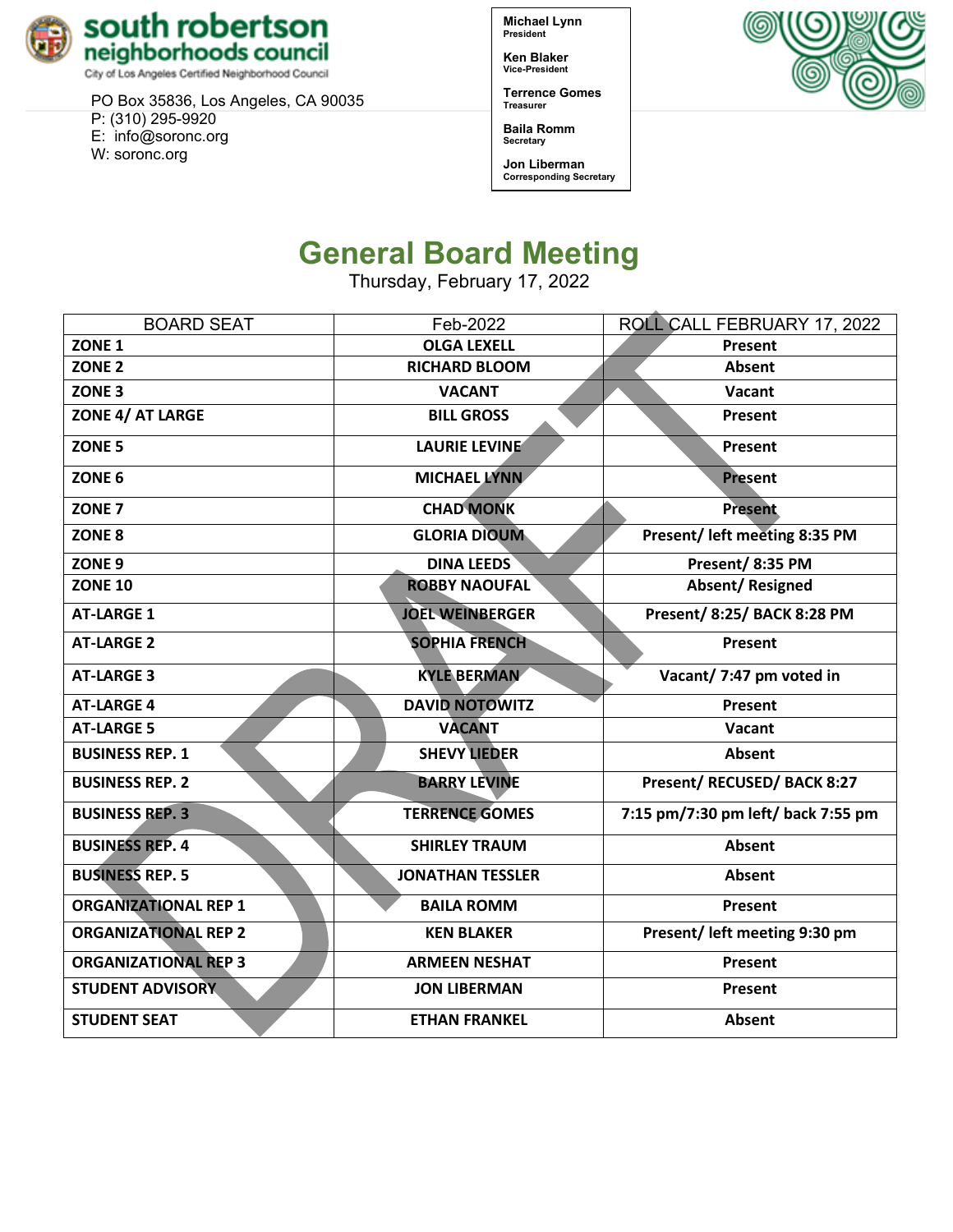# **1. Call to Order 7:03 pm**

- **2. Pledge of Allegiance**
- **3. Roll Call (see above)**

# **4. General Public Comment: Danny Bahr, Michael A. Burbank, Kyle Berman, Dory Frank**

#### **5. Brief Board Announcements**

- a. Items for Future Committee or General Board Agendas- None
- b. Other Brief Board Announcements- resignation Robby Naoufal Zone 10 Terrence Gomes- Vaccination Clinic, Jon Liberman- Shenandoah Elementary removing trees to expand the school, Olga -Herb Wesson has been presented in a motion to be appointed as caretaker with voting rights for CD 10 by Nuri Martinez

# **6. Community Reports**

- a. LA Police Department (Baker/Ojeda) None
- b. Office of Councilmember Ridley-Thomas (Guevara) Mayra- Gave report re: 311 closing reports before work done
- c. Office of Councilmember Koretz (Ingram) Gave Report. Transitioning to Homeless Liaison and Field Deputy
- d. Office of Mayor Garcetti (Anand) Gave Report
- e. Office of State Assemblymember Bloom (Kaufler) None
- f. Office of State Assemblymember Bryan (Persoff) Gave Report
- g. Office of State Senator Kamlager (Siroky) Gave Report
- h. Office of County Supervisor Kuehl (Sherrell) Gave Report
- i. Department of Neighborhood Empowerment (Cupen-Ames) None
- j. Other Neighborhood, City and State offices None

# **7. Board Membership- Selections, Removals & Leaves of Absence**

a. Motion to appoint At-Large Representative 3 (Term expires 2025) (GB021722-01) Kyle **Berman** 

**Moved: B. Levine Second: O. Lexell** 

**Amend Motion to include both candidates.**

**Vote: Yes: 7 No: 6 Abstain: 2**

**Yes: L. Levine, M. Lynn, D. Leeds, S. French, D. Notowitz, K. Blaker, J. Liberman No: O. Lexell, B. Gross, C. Monk, G. Dioum, J. Weinberger, B. Levine, Abstain: B. Romm, A. Neshat Amended motion passes**.

Vote as amended to include both Kyle Berman and Elliot Horowitz for the At-Large Representative 3

**Moved: J. Liberman Second: D. Leeds**

# **Public Comment: None**

- **Kyle Burman – 13 yes**
- O. Lexell, B. Gross, M. Lynn, C. Monk, G. Dioum, J. Weinberger, S. French, D. Notowitz, B. Levine, B. Romm, K. Blaker, A. Neshat, J. Liberman
- **Elliott Horowitz – 2 yes**
- L. Levine, D. Leeds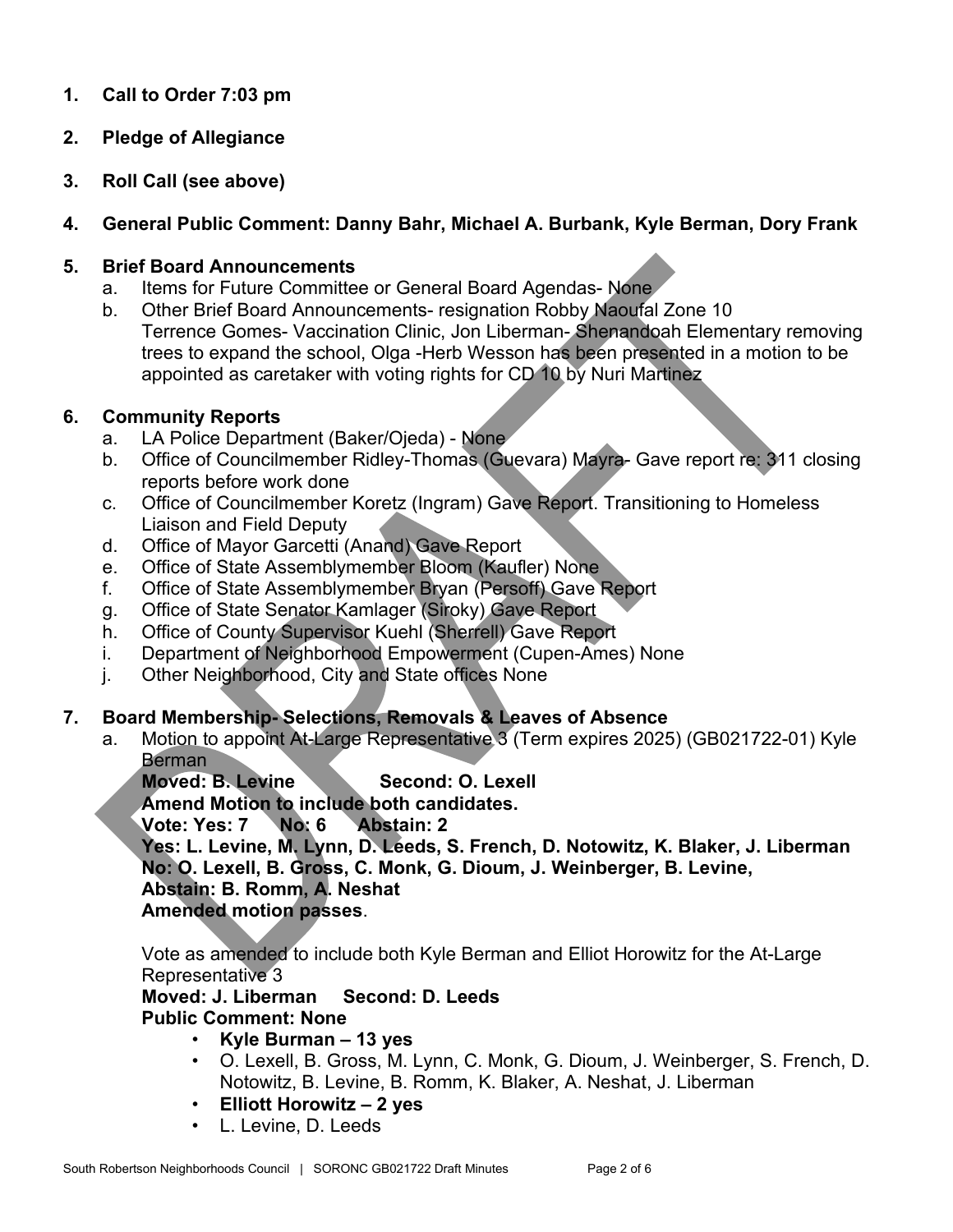# **Kyle Berman appointed to the seat for At-Large Representative 3**

b. Motion to appoint At-Large Representative 5 (Term expires 2025) (GB021722-02) Elliot Horowitz

**Moved: L. Levine Second: J. Liberman Public Comment: None** Abstain:0 Ineligible: 1 **No: O. Lexell, B. Gross, L. Levine, M. Lynn, C. Monk, D. Leeds, J. Weinberger, S. French, D. Notowitz, B. Levine, B. Romm, K. Blaker, A. Neshat, J. Liberman Ineligible: K. Berman Motion does not pass.**

c. Motion to appoint Residential Zone 3 Representative (Term expires 2025) (GB021722- 03)

# • **No applicants**

d. Motion to request a Leave of Absence from the General Board for Dina Leeds, effective as of February 18, 2022 through June 18 2022 (GB021722-04) **Withdrawn**

# **8. Committees**

- a. Opportunity to Join and/or Change Membership to Board Committees (GB021722-05) **Laurie Levine- Leave Transportation Committee,**
- b. Committee Reports
	- 1. Standing and Ad-hoc Committees: Executive; Education; Land Use; Public Safety; Homelessness; Outreach; Transportation; Quality of Life (includes LGBTQ and Green Team); Bylaws; Board Development; Business Advocacy and Economic Development (includes Robertson Revitalization); Parks and Recreation **Olga May 2021 passed motion to phase oil drilling. Olga wishes to step down as Land Use Chair.**

# **9. Unfinished Business**

a. Motion for the SORO NC to fund up to \$1000 to print reusable lawn signs to advertise the SORO NC General Board Meetings (GB021722-06) Send back to committee-Outreach- QR Code

**Public Comment: None**

**Motion to postpone and send back to Outreach Committee Yes- 16 N0-0 – Abstain- 0 Ineligible- 1 Yes; O. Lexell, B. Gross, L. Levine, M. Lynn, C. Monk, G. Dioum, D. Leeds, J. Weinberger, S. French, D. Notowitz, B. Levine, T. Gomes, B. Romm, K. Blaker, A. Neshat, J. Liberman Motion passes to send back to Outreach Committee.** 

b. Motion to send letter regarding concerns over new construction of Apple offices ("Project Crossings"); 8825 National Blvd and 8771 Washington Blvd, plus additional adjacent parcels in Culver City and Los Angeles (GB021722-07) Barry **Levine Recused-Public Comment- NONE Yes: 14 No: 0 Abstain: 0 Ineligible: 1 Recused: 1 Yes: O. Lexell, B. Gross, L. Levine, M. Lynn, C. Monk, G. Dioum, D. Leeds, S. French, D. Notowitz, T. Gomes, B. Romm, K. Blaker, A. Neshat, J. Liberman**

**Ineligible: K. Berman**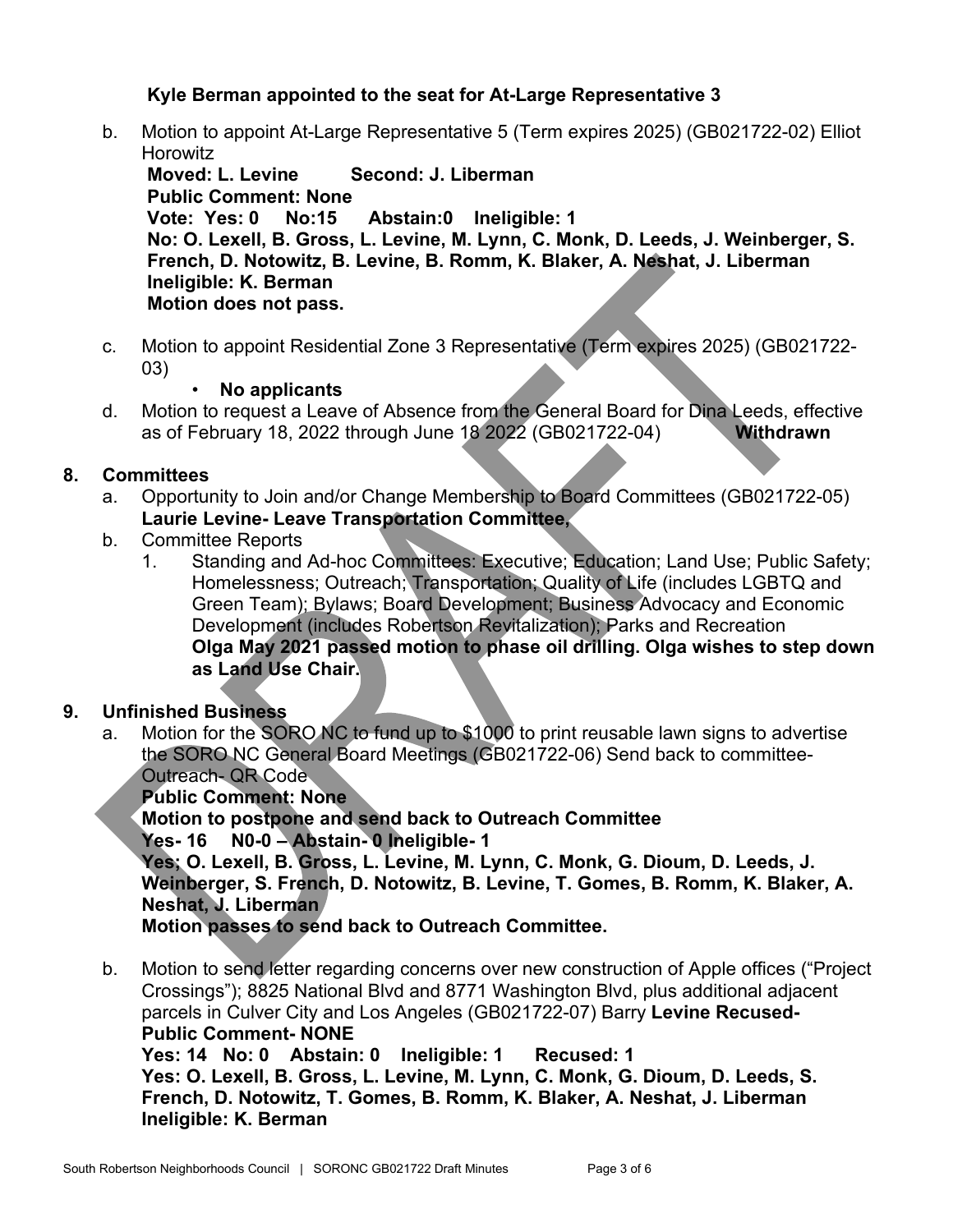#### **Recused: B. Levine Motion passes.**

- c. Motion to support WRAC motion regarding the inclusion of SB9 sites in the Adequate Sites for Housing inventory (CF 21-0002-S186): [https://westsidecouncils.com/motion/support-for-council-file-21-0002-s186-koretz/](https://westsidecouncils.com/motion/support-for-council-file-21-0002-s186-koretz) (GB021722-08) **Public Comment: NONE** Second: **J. Liberman Yes: 3 No-10 Abstain-1 Ineligible-1 Yes: M. Lynn, S. French, T. Gomes, No: O. Lexell, B. Gross, C. Monk, J. Weinberger, D. Notowitz, B. Levine, K. Blaker, A. Neshat, J. Liberman Abstain: B. Romm Ineligible: K. Berman Motion does not pass.**
- d. Motion to support WRAC motion regarding request for revisions to SB 330: <https://westsidecouncils.com/motion/request-for-revisions-to-sb-330/>(GB021722-09) **PUBLIC COMMENT: Goat Puppet Motion to Postpone Moved: O. Lexell Second: J. Liberman VOTE: Yes: 14 No: 0 Abstain: 0 Ineligible: 1 O. Lexell, B. Gross, L. Levine, M. Lynn, C. Monk, J. Weinberger, S. French, D. Notowitz, B. Levine, T. Gomes, B. Romm, K. Blaker, A. Neshat, J. Liberman Ineligible: K. Berman Motion to postpone passes.**
- e. Motion to submit community impact statement re: council file 21-1025, regarding environmental review for the West Pico Drill Site (9101 W Pico) and addressing the recent spill. (Case: ZA-1989-17683-PA2-1A / ENV-2020-1328-CE-1A) (GB021722-10)

**Public Comment: Goat Puppet Moved: O. Lexell Second: J. Liberman VOTE: Yes: 8 No: 5 Abstain: 1 Ineligible: 1 Yes: O. Lexell, C. Monk, J. Weinberger, S. French, B. Levine, B. Romm, K. Blaker, A. Neshat No: B. Gross, L. Levine, M. Lynn, T. Gomes, J. Liberman Abstain: D. Notowitz Ineligible: K. Berman Motion passes.**

f. Motion to support council file 21-1469, directing the city to develop a scope and budget for a citywide sidewalk inventory and assessment (GB021722-11)

| <b>Public Comment: Goat Puppet</b> |       |          |                 |               |  |  |
|------------------------------------|-------|----------|-----------------|---------------|--|--|
| Moved: B. Romm                     |       |          | Second: C. Monk |               |  |  |
| Vote to amend the motion:          |       |          |                 |               |  |  |
| Vote: Yes: 9                       | No: 3 | Abstain: |                 | Ineligible: 1 |  |  |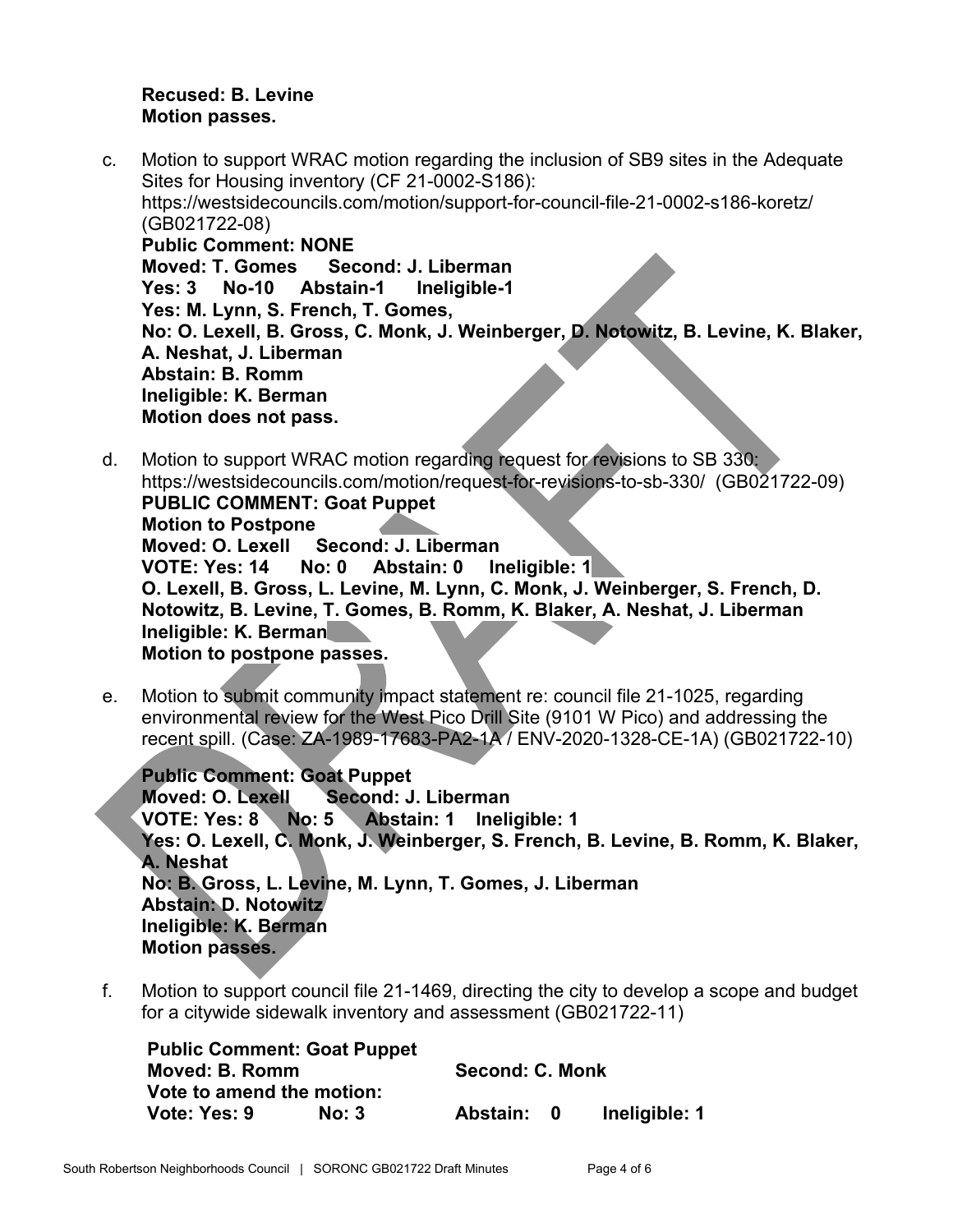**Yes: B. Gross, L. Levine, M. Lynn, S. French, D. Notowitz, B. Levine, T. Gomes, B. Romm, J. Liberman**

**No: O. Lexell, C. Monk, J. Weinberger, A. Neshat, Ineligible: K. Berman Motion to amend passes.**

# **Motion amended:**

The South Robertson Neighborhood Councils supports council file 21-1469 and to write a Community Impact Statement.

**Moved: T. Gomes Second: B. Gross Vote: Yes: 13 No: 0 Abstain: 0 Ineligible: 1 Yes: O. Lexell, B. Gross, L. Levine, M. Lynn, C. Monk, J. Weinberger, S. French, D. Notowitz, B. Levine, T. Gomes, B. Romm, A. Neshat, J. Liberman Ineligible: K. Berman Motion passes as amended.**

# **10. Consent Agenda**

- a. **REMOVED AND POSTPONE TO NEXT GBM**
- b. Motion to approve January 2022 MERS Report (GB021722-13)
- c. Motion to support the Conditional Use Permit request for 8832 Pico Blvd ("The Carvery") for onsite consumption of beer and wine (GB021722-14)
- d. Motion to draft a letter to the Los Angeles Department of Transportation, Council District 5, and Council District 10 requesting urgent action in response to ongoing hit and run accidents within SORO, and to implement key planned infrastructure improvements (GB021722-15)
- e. Motion to draft a letter to the Los Angeles Department of Transportation and copy Council District 5 and Council District 10 requesting the expansion of LA NOW service to SORO boundaries (GB021722-16)
- g. **MOVED TO NEW BUSINESS as 11 a**
- h. **MOVED TO NEW BUSINESS as 11 b**
- i. Motion to draft letter to CD5 and CD10 requesting trash cans from LA Sanitation for four (4) locations on South Robertson Blvd. (GB021722-19)
- j. Motion for the SORO NC to purchase four (4) flag banners for up to \$1200 to be used at NC outreach events, with the first event being the West LAPD Catalytic Converter Etching event (GB021722-20)
- k. Motion to fund up to \$700 for outreach materials and refreshments at the official opening of the Robertson Recreation Center, and the dedication of the Brooke Powers Wilson Memorial Square (GB021722-21)
- l. Motion to approve the SORO NC Executive Board as authorized Board members to file Community Impact Statements. The current Executive Board members are Michael Lynn, Ken Blaker, Terrence Gomes, Baila Room and Jon Liberman (GB021722-22)
- m. Motion to create a Standing Rule requiring any motion (including complete letters and/or Community Impact Statements) to be voted on at a General Board meeting be submitted prior to the Executive Committee meeting proceeding such General Board meeting (GB021722-23)

**Moved: J. Liberman Second: O. Lexell Public Comment: Goat Puppet** No: 0 Abstain: 0 Ineligible: 1